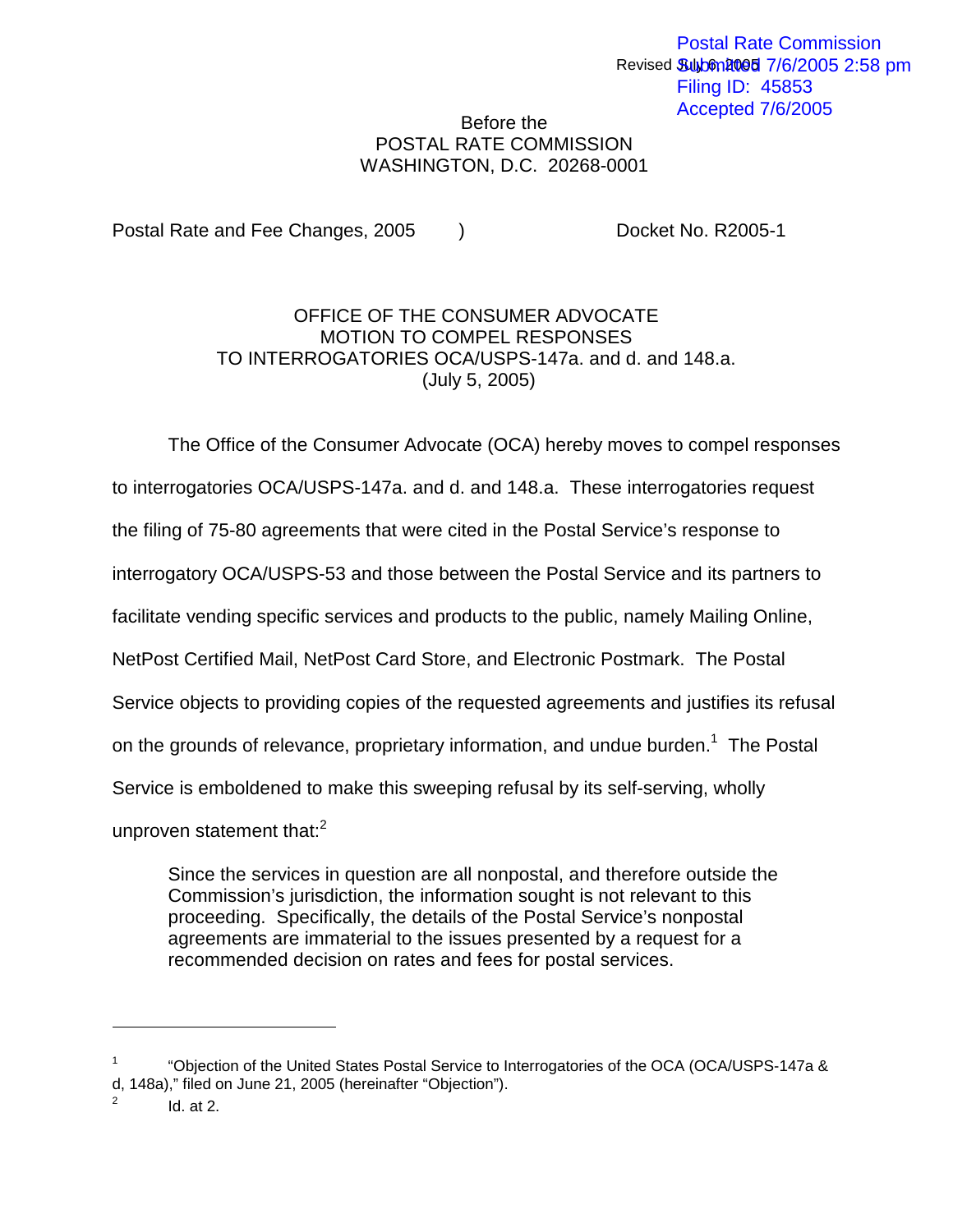The question whether these services are "nonpostal" and "outside the

Commission's jurisdiction" has yet to be determined. The 75 – 80 agreements in

question may or may not involve the provision of nonjurisdictional services. The Postal

Service's bald assertions about the "nonpostal" character of the 75 - 80 agreements are

likely rooted in its oft expressed position that *it* makes the determination of the "postal"

character of services it sells to the public, while adamantly denying that the Commission

has a statutory role. For example, in Comments filed in the Docket No. \*2003

proceeding,<sup>3</sup> at 4, the Postal Service contended that:

Congress did not intend for section 3623 to authorize the Commission to conduct investigative hearings for the purpose of adjudicating challenges to the Postal Service's legal determinations, or reviewing and secondguessing its management decisions.

And, $4$ 

[T]he Commission's reliance on its classification authority does not support review of nonpostal status, either in a complaint proceeding or in a proceeding initiated under section 3623.

The Postal Service also argued that the lack of jurisdiction by the Commission is

so patent that the Commission lacks jurisdiction even to determine whether it has

jurisdiction to determine the "postal/nonpostal" character of challenged services.<sup>5</sup> The

Postal Service made the further argument that: "where the PRA is concerned, it is by

no means clear that the Commission, as opposed to the Postal Service, is entitled to

deference."6

 $6$  Id. at 29.

<sup>&</sup>lt;sup>3</sup> "Comments of United States Postal Service on Consumer Action Petition," filed January 30, 2003.

 $4$  Id. at 27.

 $<sup>5</sup>$  Id. at 28.</sup>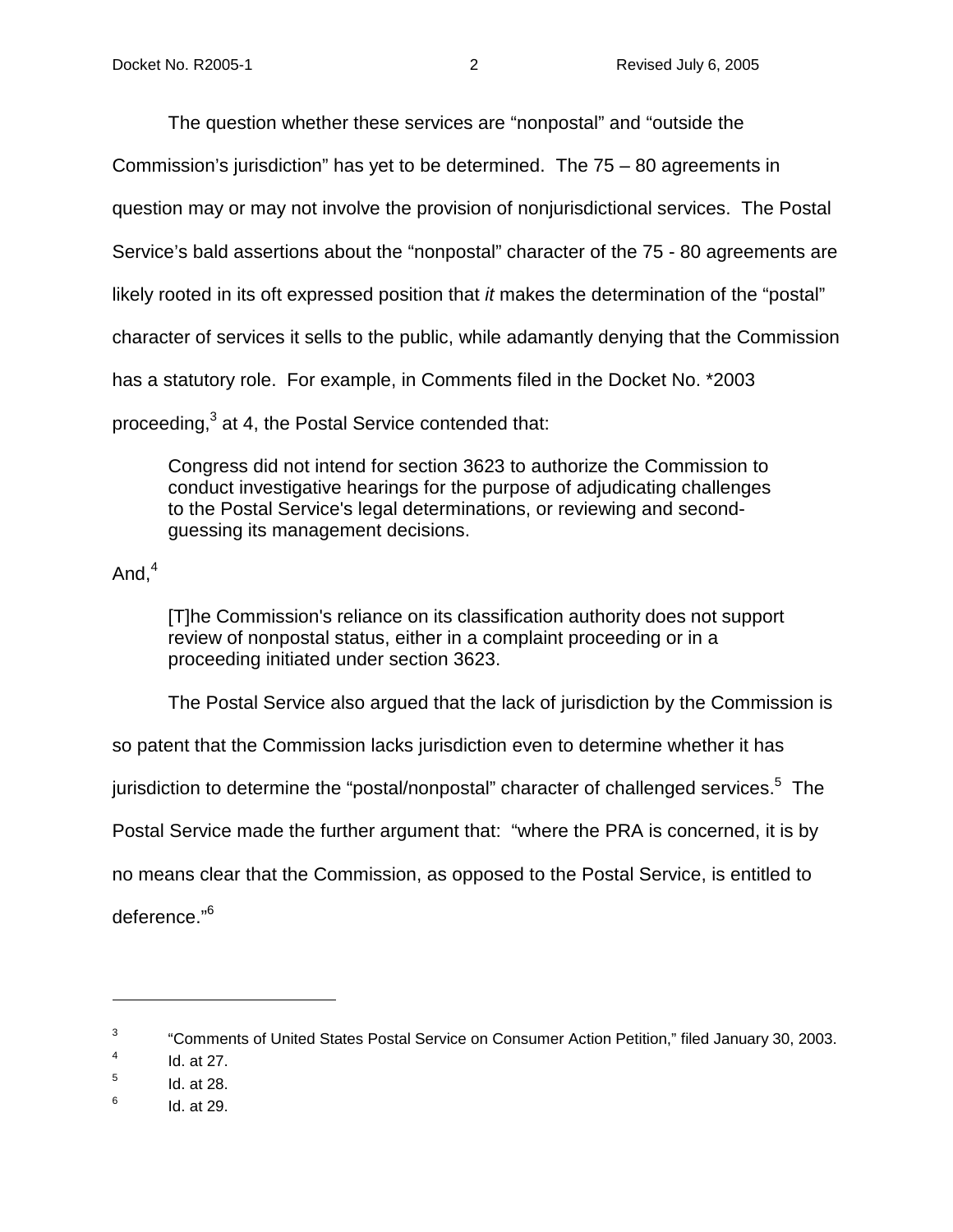The Postal Service relied upon similar arguments in Docket No. C99-1:<sup>7</sup>

The Commission lacks statutory authority to resolve a challenge to the Postal Service's determination not to seek a recommended decision for a new service alleged to be a "postal" service.

# And. $8$

Authority to entertain legal challenges to the validity of independent actions of the Postal Service falls, if anywhere, within the province of the district courts, not the Postal Rate Commission. The Commission should promptly dismiss the UPS complaint on the grounds that the Commission lacks authority to resolve the claims that UPS has made.

The Postal Service's contentions that the Commission lacks authority to

determine the "postal/nonpostal" character of unclassified services have been decisively

rejected by the Commission every time they are raised. For example, in a recent

rulemaking to formulate a definition of a postal service the Commission stated: "[The

Commission's] mail classification authority empower[s] it to review the status of services

proposed or offered by the Postal Service."9

Similar views were articulated in the C99-1 proceeding:<sup>10</sup>

Where the subject of a complaint is a new and unreviewed service offering of the Postal Service and its associated rates, as is the case here, it is impossible to conceive how the Commission can perform this required interpretation without considering the "postal" character of the service – which would render it a subchapter II matter - or its "nonpostal" quality, which would put it outside the subchapter's regulatory regime.

\* \* \* \* \*

In determining whether a previously unreviewed service challenged by the complaint of an interested party is appropriate for consideration under the

 $7$  Complaint on Post E.C.S., "Motion of the United States Postal Service to Dismiss," filed November 5, 1998, at 2 (upper case font changed to lower case).

 $8$  Id. at 6.

<sup>9</sup> Docket No. RM 2004-1, Order No. 1389, issued January 16, 2004, at 4.

<sup>&</sup>lt;sup>10</sup> Order No. 1239, "Order Denying Motion of United States Postal Service to Dismiss Complaint and Notice of Formal Proceedings," issued May 3, 1999, Docket No. C99-1, at 11 and 12.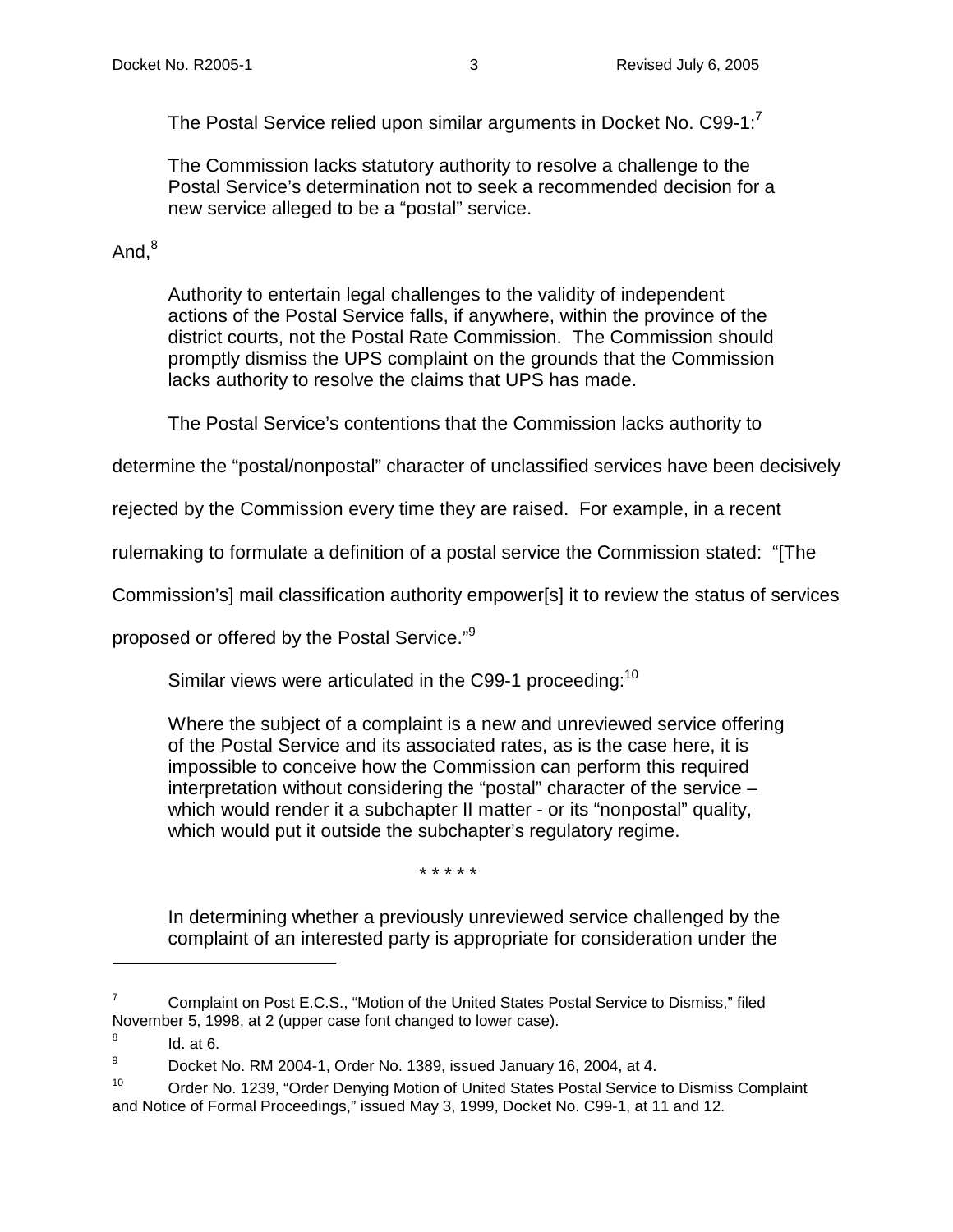regulatory procedures specified in subchapter II, the Commission is engaged essentially in exercising its mail classification authority, under which it is assigned primary responsibility for interpreting the status of services either proposed or offered by the Postal Service.

In Order No. 1239, the Commission went on to say that:<sup>11</sup>

Especially in view of the Commission's judicially-recognized authority on issues of mail classification, it would unjustifiable to force aggrieved parties to elect a judicial remedy by declining to consider such complaints.

OCA does not dispute the Postal Service's arguments for products and services

reviewed by the Commission and determined to be non-jurisdictional. In such cases,

the Commission's need for detailed information would be limited to the types of

reporting and accounting activities proposed by the Commission in RM2004-2,

Reporting Requirements for Nonpostal Services. The reporting and accounting rules

would be directed primarily at ensuring that non-jurisdictional services and products

produce sufficient revenues to cover their incremental costs and make a contribution to

institutional costs. The Commission would need this information to be certain that

jurisdictional domestic ratepayers bear none of the costs of non-jurisdictional services.

 However, OCA strongly opposes the view of the Postal Service that the Commission and participants must accept the Postal Service's unilateral determination of the jurisdictional character of the commercial products and services that are the subjects of the 75-80 agreements. Because the Postal Service refuses to provide copies of the agreements, it puts OCA and the Commission in the position of having to argue blindly about their "postal/nonpostal" character. Once the agreements are provided, the Commission will be in a better position to assess whether to treat the

 $11$  Id. at 13.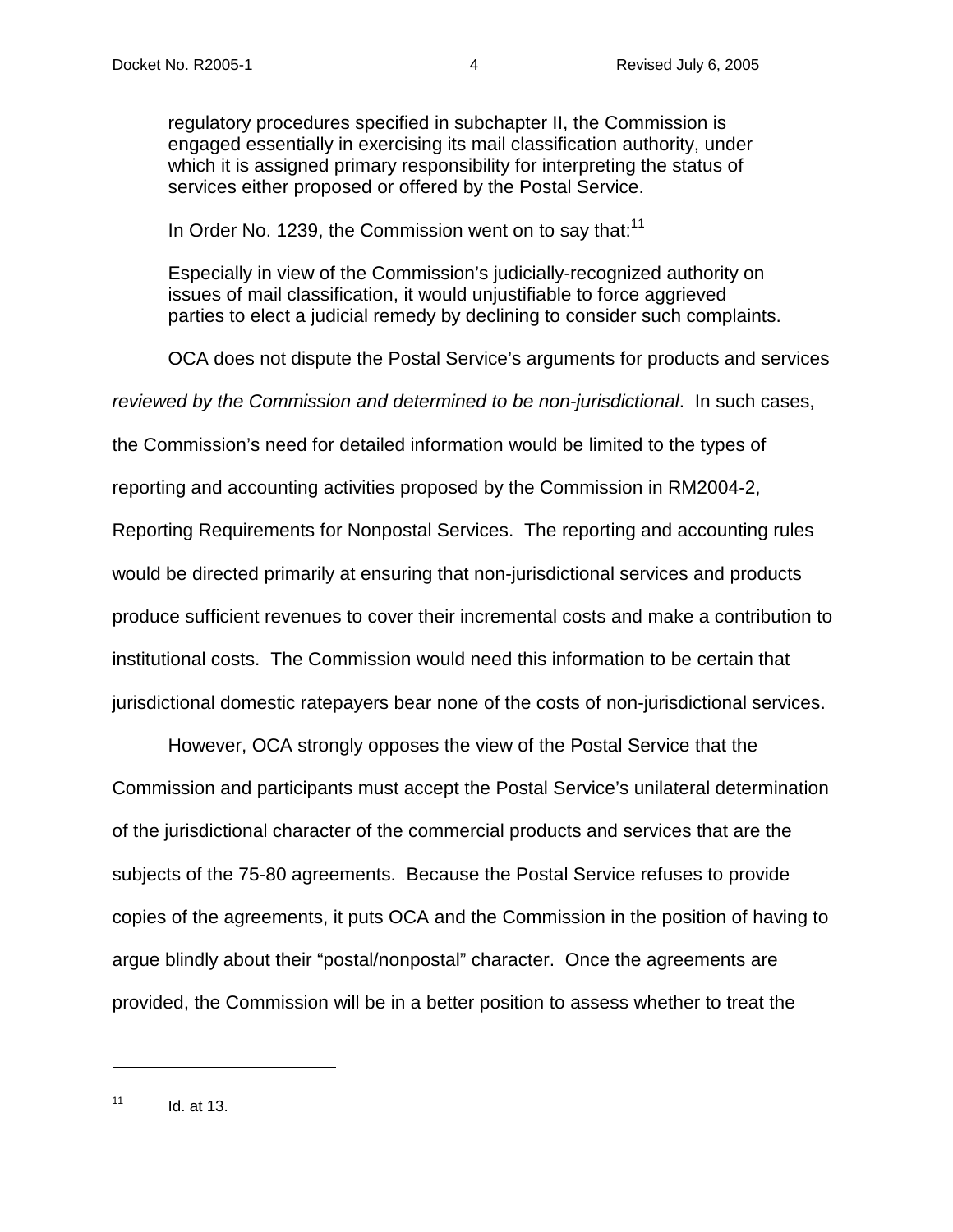underlying services as unauthorized services that fall under the Commission's definition of a postal service in RM2004-1 or as non-jurisdictional services that must be accounted for under the proposed rules of RM2004-2.

The Postal Service claims that:  $12$ 

Examination of the legal agreement between the parties, however, is not necessary to understand the activities performed by the Postal Service.

Indeed, those activities have already been described in the response on which these questions are based, OCA/USPS-53.

That statement cannot possibly be correct because the numbers just don't add up. At page 3 of the objection, the Postal Service notes that OCA is seeking copies of between 75 – 80 agreements. However, the services discussed in response to interrogatory 53 only number 20,<sup>13</sup> outside of the separate listing of "Affiliates & Alliances." What about the other 55 - 60 agreements? They are never described in response to interrogatory 53 and the specific costs involved in activities that are performed by the Postal Service and its partners under these agreements have never been provided. Although the Postal Service believes that the unidentified 55 – 60 agreements are "nonpostal" in character, it is quite possible that participants and the Commission would not agree.

In two complaint cases involving complaints about the unauthorized provision of postal services – Pack and Send and PosteCS – the Postal Service was convinced that the services were "nonpostal," but the Commission was unconvinced. On the contrary, in the case of Pack and Send, the Commission issued an order declaring that Pack and

<sup>12</sup> Objection at 2.

<sup>13</sup> See Attachment One to the Postal Service's response to OCA/USPS-53.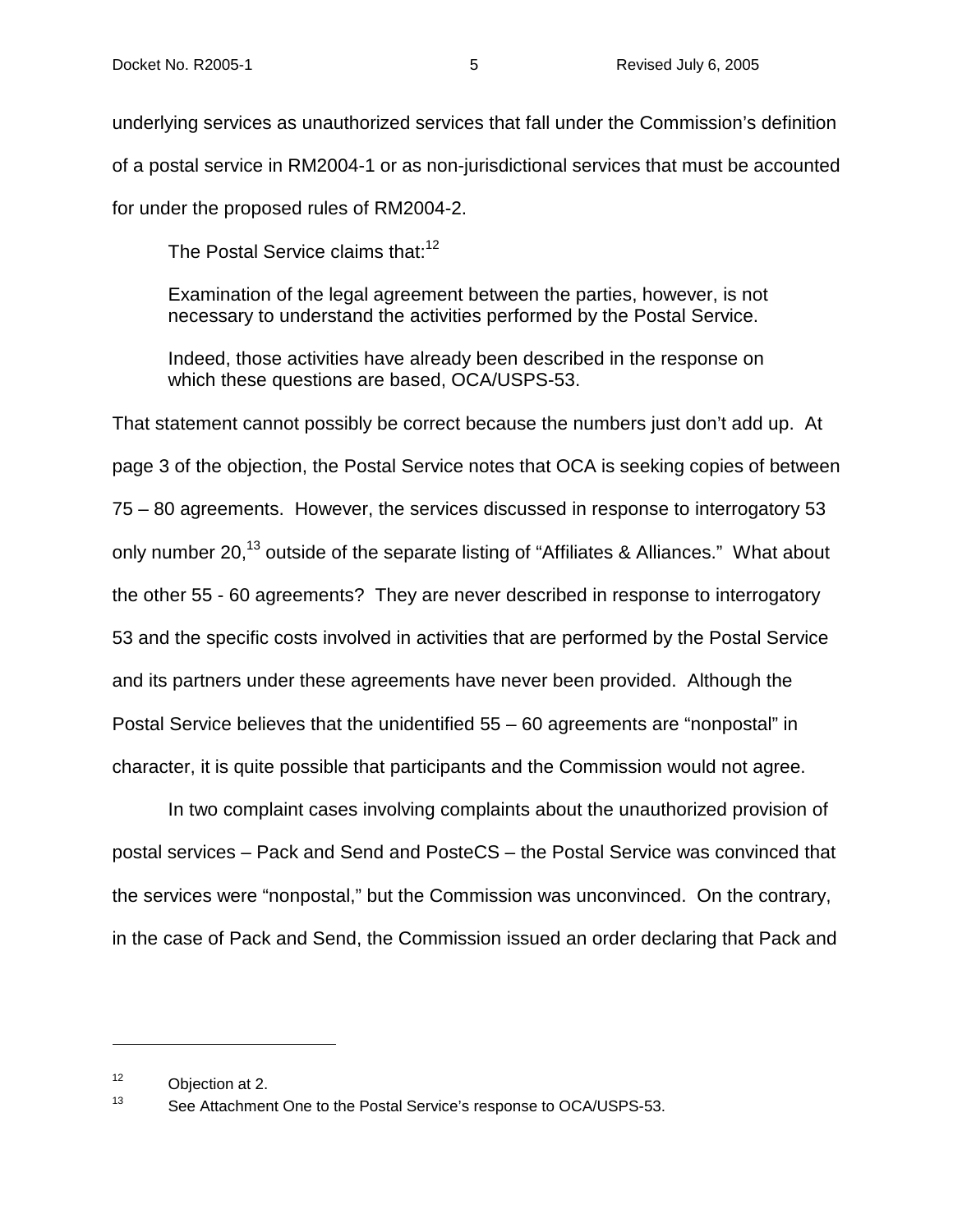### Docket No. R2005-1 6 Revised July 6, 2005

Send was postal in character.<sup>14</sup> In the case of PosteCS, the Commission entertained the idea that PosteCS, which was a substitute for hardcopy mail and a functional equivalent might be postal in character.<sup>15</sup> The Commission must have the requested agreements before it to make an informed determination.

 The Postal Service cannot avoid spending some time in preparing the requested agreements for review by the Commission. The best way to handle the problem is to have the Postal Service provide the agreements in a Library Reference with alleged proprietary details redacted. (This should not take more than a few hours). At the same time, unredacted copies of the agreement should be filed under protective conditions, which should provide ample protection to the Postal Service and its strategic partners from commercial harm. After all, access to the confidential materials is highly restricted and the use for the materials is severely circumscribed.

Following provision of the agreements for review by participants and Commission staff, OCA and other participants should be permitted to present arguments to the Commission for specific redactions to be removed based upon a showing that the activities described in the agreement are jurisdictional in character and that the Commission should exercise its classification authority to declare them so; alternatively participants may argue that the Postal Service is likely incurring costs for its part in engaging in the activities produced by the agreement and that the costs have not been accounted for and thereby have improperly been shifted to jurisdictional ratepayers as institutional costs; or finally, that the Postal Service's claims that the agreements are

<sup>&</sup>lt;sup>14</sup> Order No. 1145, "Declaratory Order Finding Complaint to be Justified and Providing for Further Proceedings," issued December 16 1996, Docket No. C96-1.

Order No. 1239 at 14 – 15.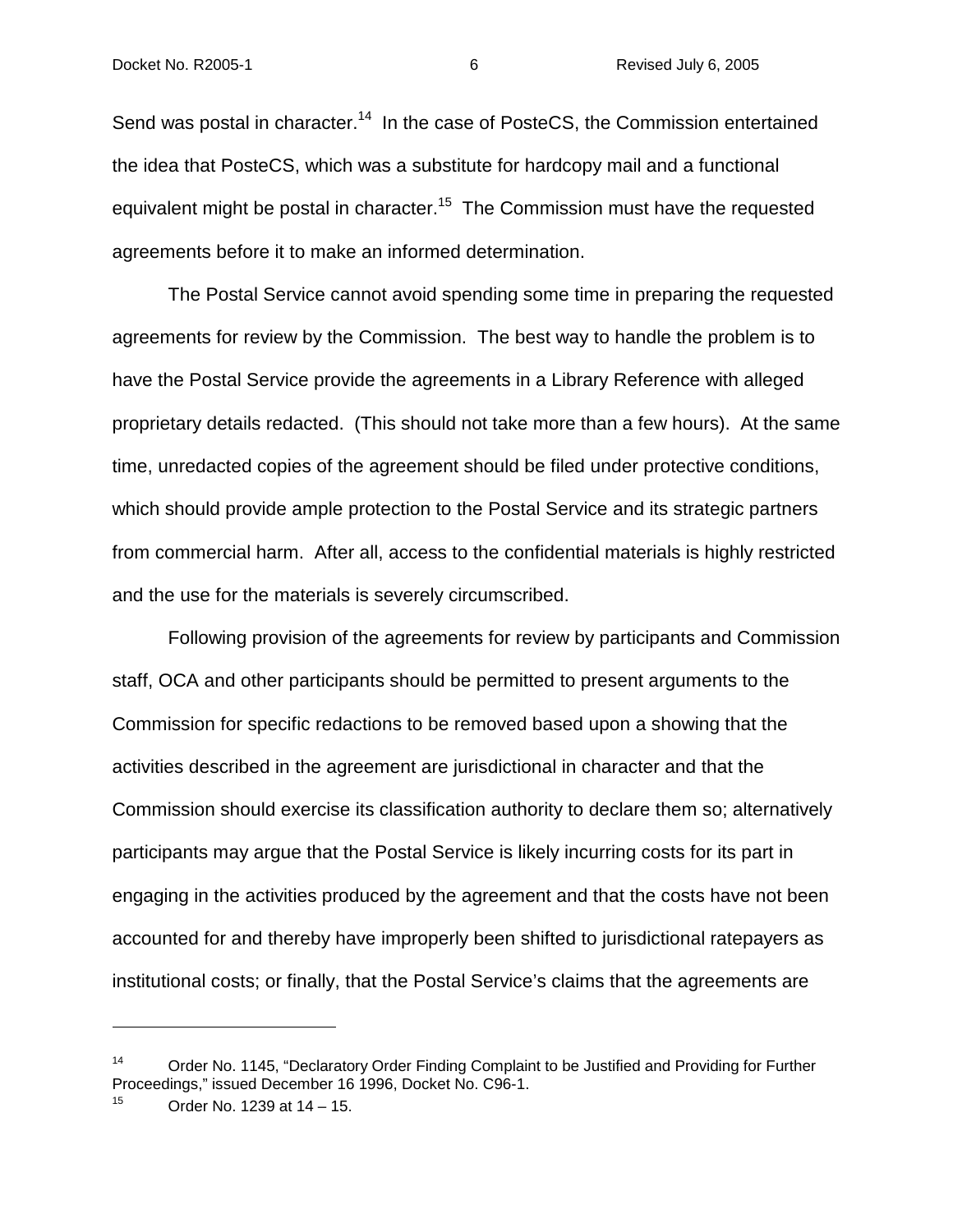#### Docket No. R2005-1 7 Revised July 6, 2005

irrelevant to the Commission's performance of its duties under Chapter 36 of title 39 are justified and that no further action on the agreements need be taken. In this way, the burden argument asserted by the Postal Service may be greatly reduced because a subset of the agreements may be determined to be irrelevant to Chapter 36 proceedings. For those agreements that are found relevant to exercise of Chapter 36 duties, the burden argument may be found to be outweighed either by the postal character of the services and products offered under the agreements or by the improper cost shifting that may be taking place.

 The nondisclosure provisions that the Postal Service has in place with its strategic allies are of no moment in the Commission's determination. The Postal Service should not enter into such agreements when it is well aware that the Commission has rate and classification duties that it must perform under Chapter 36 that may involve releasing details of the subject agreements. If the Commission decides that the confidentiality of such agreements outweighs the public's need to review them, then the Commission can maintain confidential treatment of them for the remainder of this proceeding – by allowing follow-up interrogatories, responses to interrogatories, initial and reply briefs, and the Commission's opinion and recommended decision all to be filed under protective conditions. In this way, there is no injury to the Postal Service's proprietary rights (if, indeed, such rights exist).

 Interrogatory 147.d. and 148.a. request copies of the agreements underlying the provision of specific services to the public that are well publicized, namely Mailing Online, NetPost Certified Mail, NetPost Card Store, and Electronic Postmark. Since the nature of these services is better known than those involved in the 55 - 60 agreements,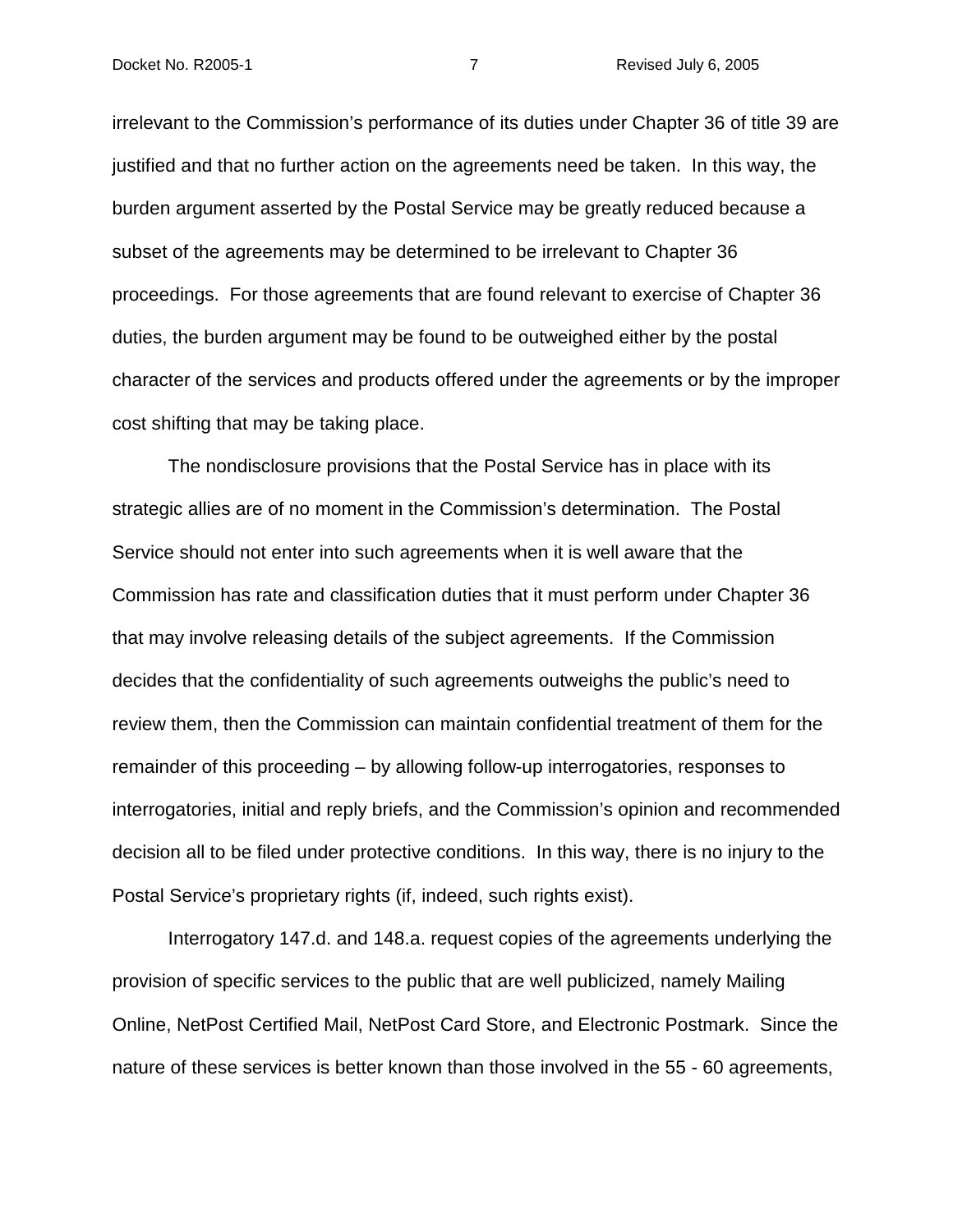it is seen more readily that the four services have distinct a distinct "postal" character. Therefore, the Postal Service should be directed to file these without the restrictions of protective conditions.

 Mailing Online is essentially the same service that the Postal Service itself believed to be a service when it submitted Docket No. MC2000-2 for the Commission's approval. The fact that many of the operations are furnished by a strategic partner does not change their "postal" character. The Postal Service goes to extraordinary lengths to convince the public that it is doing business with the Postal Service and that Mailing Online is being provided by the Postal Service. If the Postal Service receives revenue under an arrangement with its current Mailing Online partner, the cost and revenue details of the arrangement must be closely scrutinized. It is also essential to see whether the Postal Service took any steps in entering into the current agreement with Poste Digital to compensate jurisdictional ratepayers for the losses they suffered during the MC2000-2 experiment.

 NetPost Card Store that begins with a transaction initiated at the Postal Service's website and culminates with the mailing of a card as First Class has unmistakable characteristics of a postal service. NetPost Certified Mail begins and ends in the same way; thus it is also a postal service.

 Electronic Postmark is offered as an electronic substitute for hardcopy mail with functions and purposes similar to those of PosteCS. There is a good chance that the Commission will determine this to be a postal service under its proposed definition. Therefore, the Authentidate contract is clearly relevant to the Commission's discharge of its duties and is not subject to any proprietary privileges.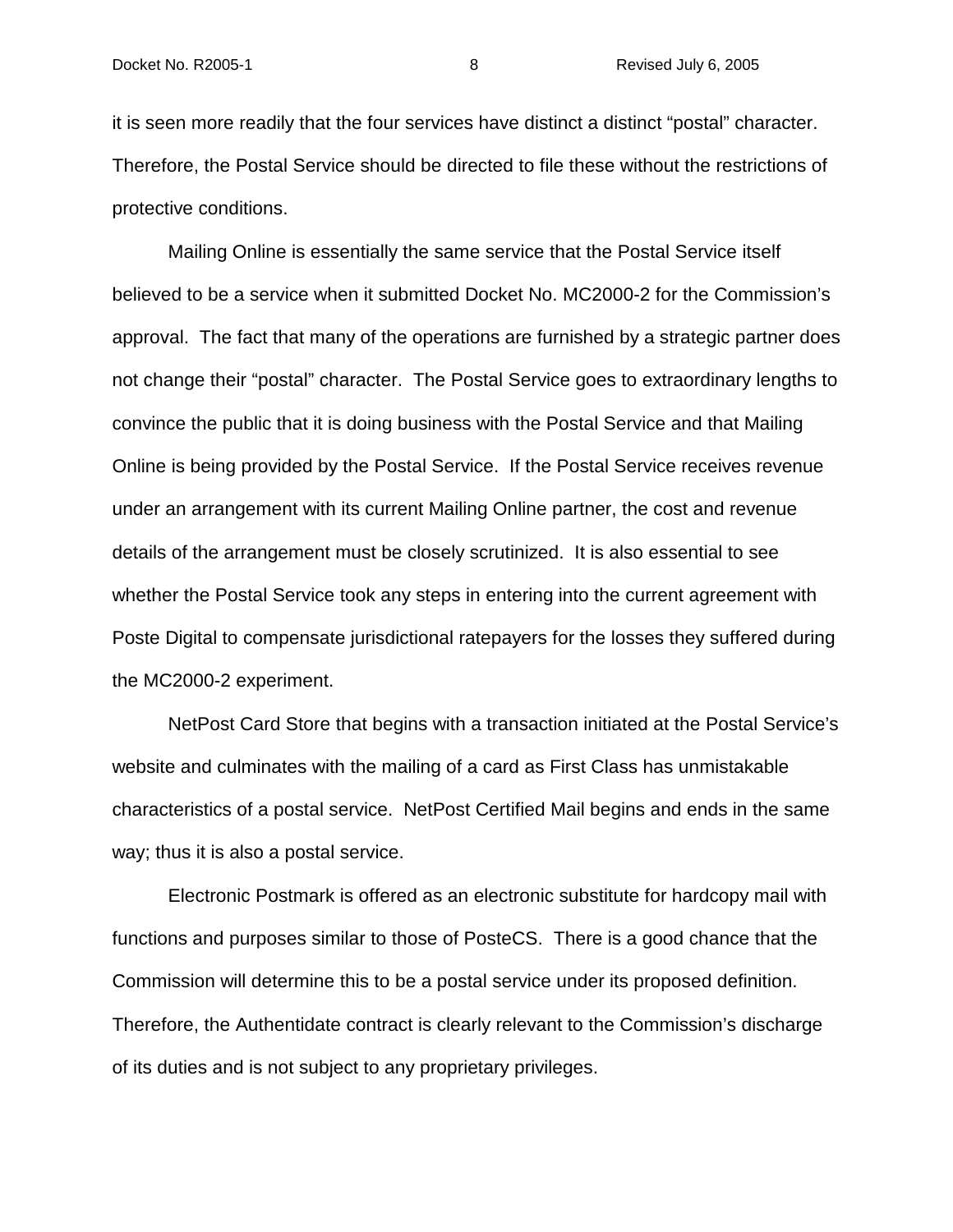WHEREFORE, the OCA requests that the presiding officer direct the Postal

Service to respond to interrogatories OCA/USPS-147a. and d. and 148.a..

Respectfully submitted,

Shelley S. Dreifuss, Director Office of the Consumer Advocate

1333 H Street, N.W. Washington, D.C. 20268-0001 (202) 789-6830; Fax (202) 789-6819 e-mail: dreifusss@prc.gov